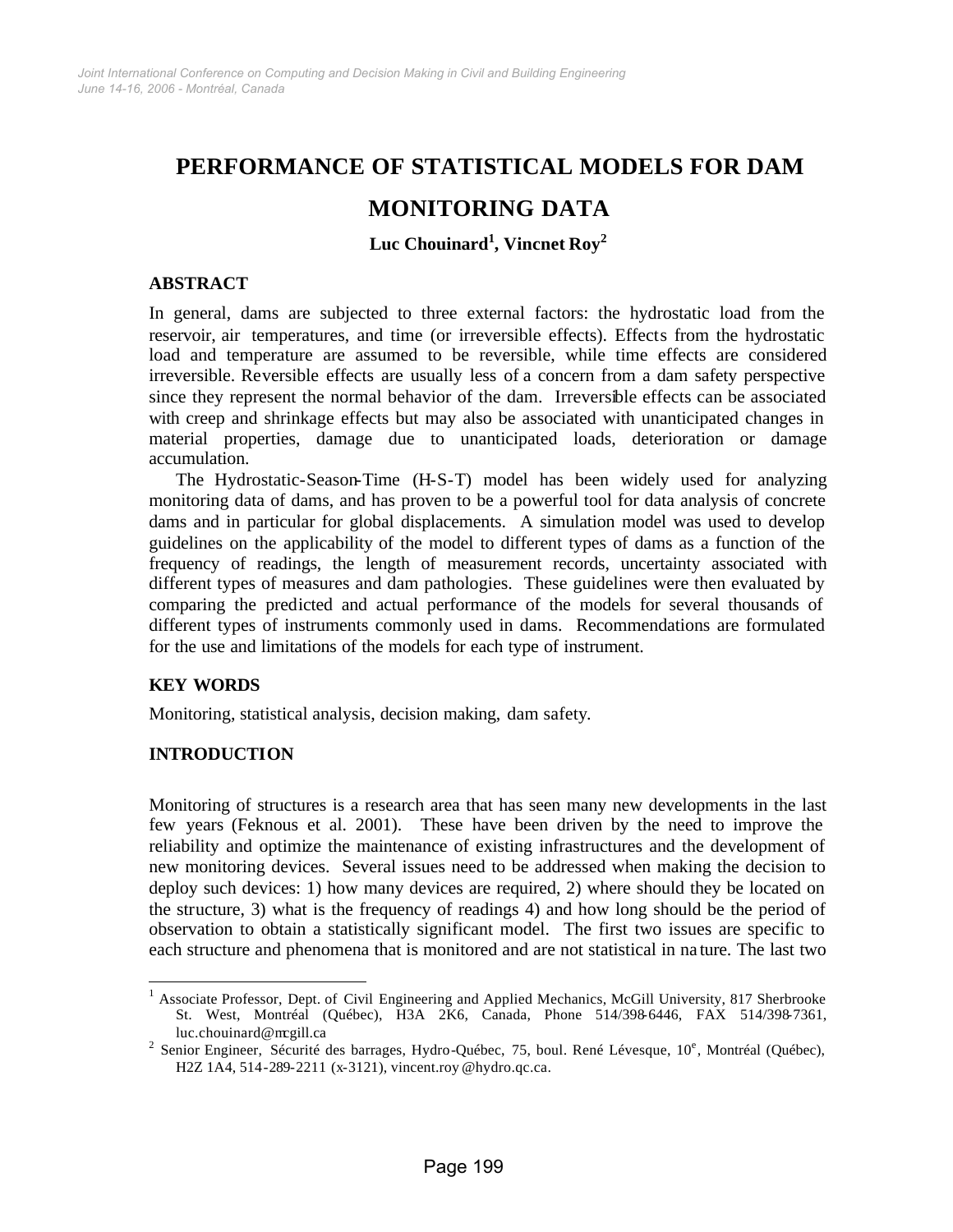issues are important first to limit the number of observations that need to be collected in a specific application and obtain a sample that provides information that is adequate to estimate statistically significant and accurate models. These latter issues are addressed in this article by using dam monitoring data. Dams are among the few structures that have been instrumented historically and lessons learned from this experience are very useful as many other types of structures (e.g. bridges and buildings) are considered for long term monitoring.

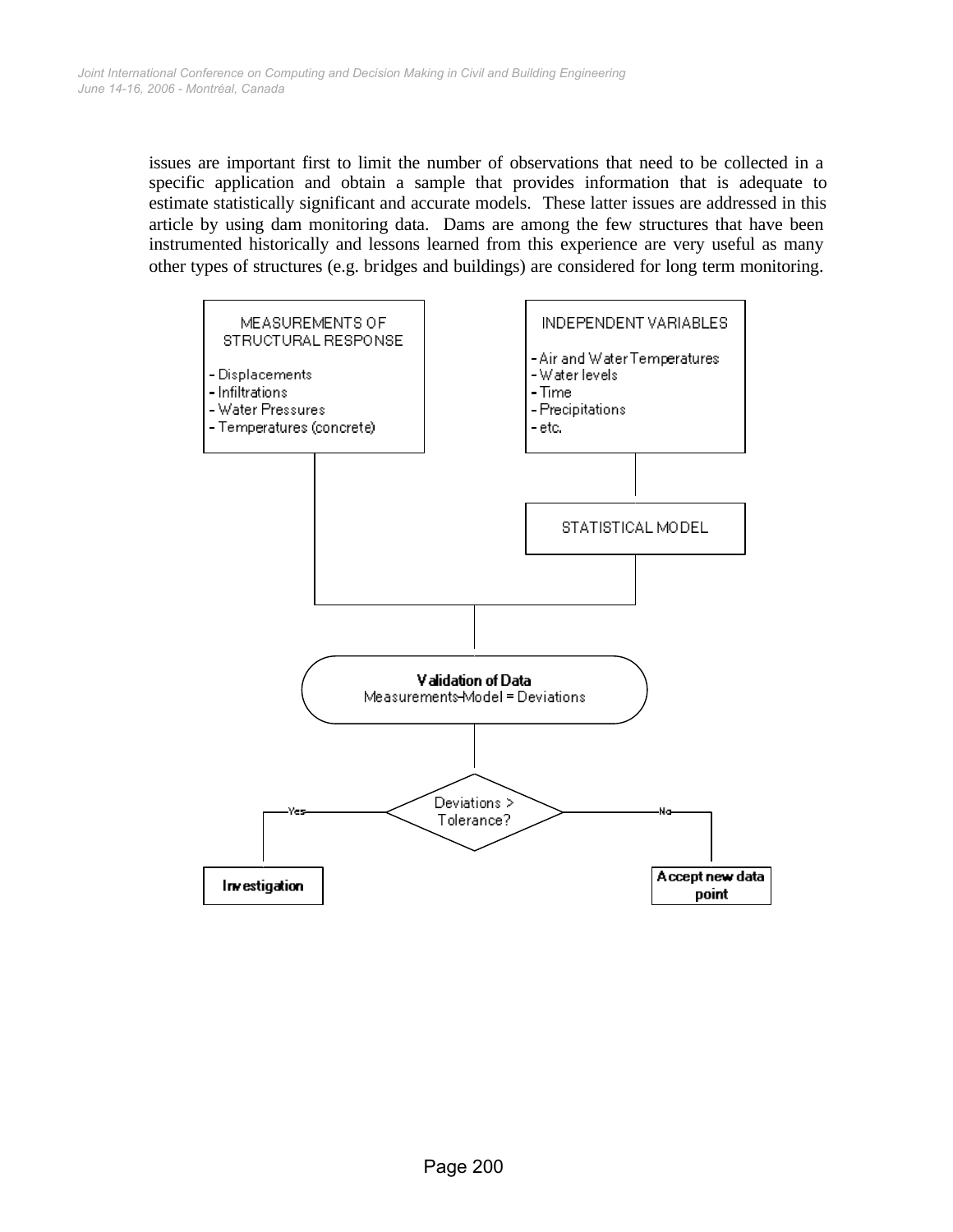determine if the observation is tainted by a bad measurement or faulty instrument or if it is associated with a change in structural response.

For the purpose of this article, only instruments that monitor global displacements in dam are considered. Global displacements offer the benefit of being usually linear as a function of independent variables and are thus ideally suited for this type of analysis. The analyses were performed for the HST model, which is widely used in the industry for this type of measurement.

#### **HST MODEL**

The Hydrostatic-Season-Time (H-S-T) model was first proposed by Ferry and Willm (1958) Wilm and Beaujoint (1958). It has since been widely used for analyzing monitoring data of dams, and has proven to be a powerful tool for data analysis of concrete dams and in particular for displacements. The model is based on the assumption that displacements are associated mainly with three factors: hydrostatic loads, external temperatures (air and water), and time effects.

$$
MB_j = f_1(H_j) + f_2(S_j) + f_3(t_j) + r_j
$$

where:

 $MB_i$ : measurement of effects (e.g. deformation) at time  $t_i$  $f_1(H_i)$ : response due to hydrostatic load at time  $t_i$  $f_2(S_i)$ : seasonal response due to temperature at time t<sub>i</sub>

 $f_3(t)$ : irreversible response at time  $t_i$ 

 $r_i$ : residual at time  $t_i$ 

The hydrostatic effect is usually expressed as a polynomial function of degree 3,

$$
f_1(H_j) = a_0 + a_1 \cdot Z + a_2 \cdot Z^2 + a_3 \cdot Z^3
$$

where  $a_0, a_1, a_2, a_3$ , are constants. and Z is the relative value of water level defined as:

$$
Z = \frac{H_{\text{max}} - H_j}{H_{\text{max}} - H_{\text{min}}}
$$

where

Hmax: the maximum historical reservoir water level  $H_{min}$ : the minimum historical reservoir water level  $H_i$ : the reservoir water level at time  $t_i$ 

The seasonal effect and is used when data on temperature is incomplete or not available. It represents the cyclic component of displacements.

$$
f_2(S_j) = a_4 \cdot \sin(T_j) + a_5 \cdot \cos(S_j) + a_6 \cdot \sin^2(S_j) + a_7 \cdot \sin(S_j) \cos(S_j)
$$

$$
S_j = \frac{2\boldsymbol{p}(t_j - t_0)}{365}
$$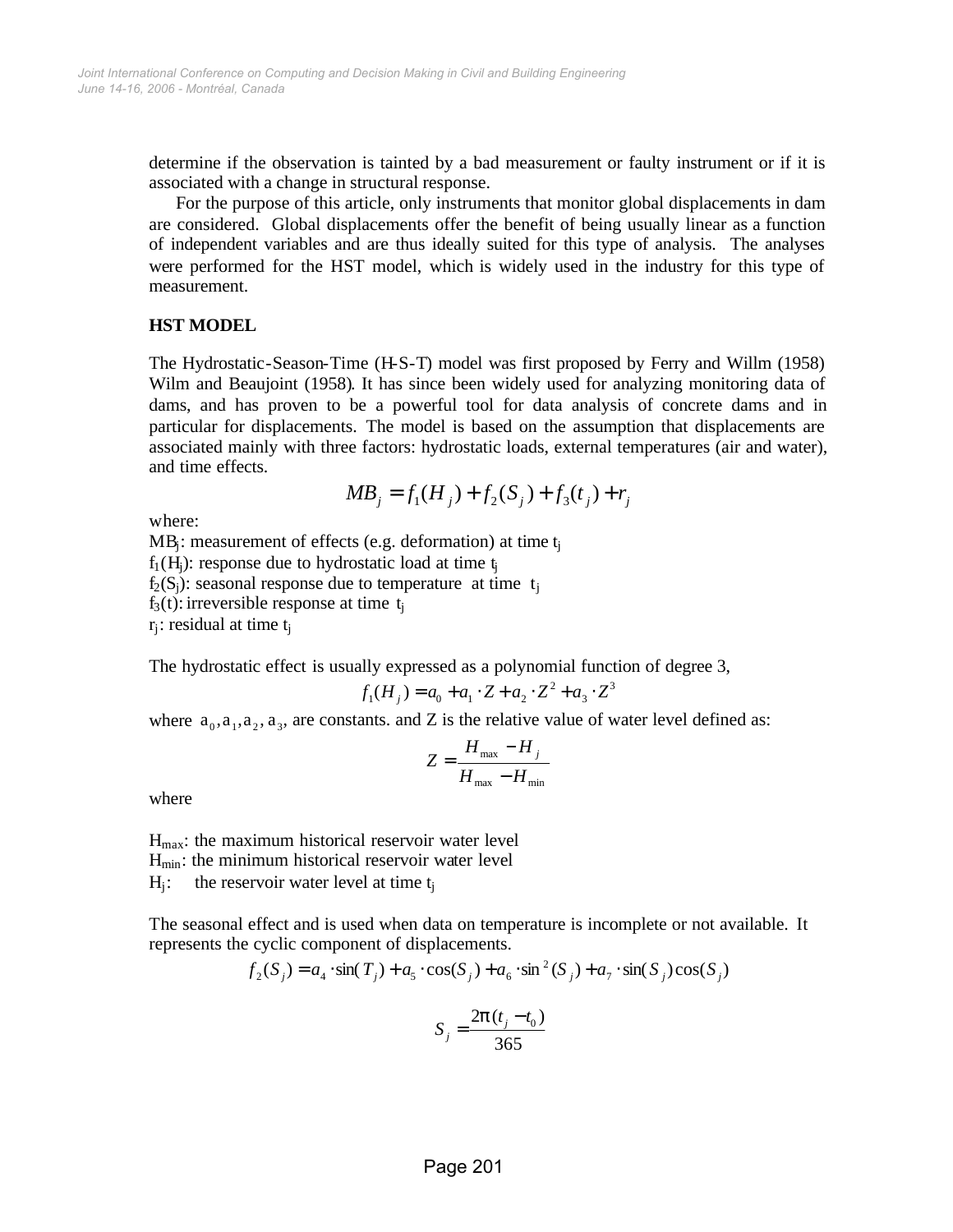where  $t_0$  is the initial reference date for the data. Several mathematical expressions have been suggested for irreversible effects, the most common one for concrete gravity dams that have been in operation for a number of year, is

$$
f_3(t_j) = a_0 + a_1 \cdot (t_j - t_0)
$$

The sample of observations used for estimating model parameters must be obtained under similar conditions for the dam and the monitoring system (Draper and Smith 1981). Consequently, a preliminary step is the anlysis of historical records to determine if any significant modifications were performed on the dam (cutting of a dam affected by alkaliaggregate reaction, installation of prestressed cables, etc.) or on instrumentation (change of wires for pendulums, change in benchmark for topographic surveys, etc.). Once a period of observation is selected, a further screening of the data is performed to eliminate apparent outliers which are usually influential points. Figure 2 shows an example of outliers in manual data while Figure 3 shows an example of outliers in automatic data. Formal statistical tests are availabe to identify outliers but in most cases, these can be identified viusally directly from the time series (Montgommery et al. 2001).



#### **ANALYSIS OF MONITORING DATA USING THE HST METHOD**

Monitoring data from pendulums were analyzed with the HST method after removal of outliers and the identifiaction of an homogeneous sample of observations. The HST model provides good results for most of pendulums. Figure 4 gives an example of results using the HST model. On the graph, the observations, the predictions from the HS T model, and the predictions for each effect (hydrostatic, seasonal, and irreversible) are shown simultaneously. In this example, the coefficients of determination are respectively  $R^2 = 0.88$  in the x-direction (along the axis of the dam),  $R^2 = 0.90$  in the y-direction (+ downstream, - upstream), and  $R^2$ = 0.94 in the z-direction (vertically). The seasonal effects are the most important components of the deformations, followed by irreversible effects. The effect of reservoir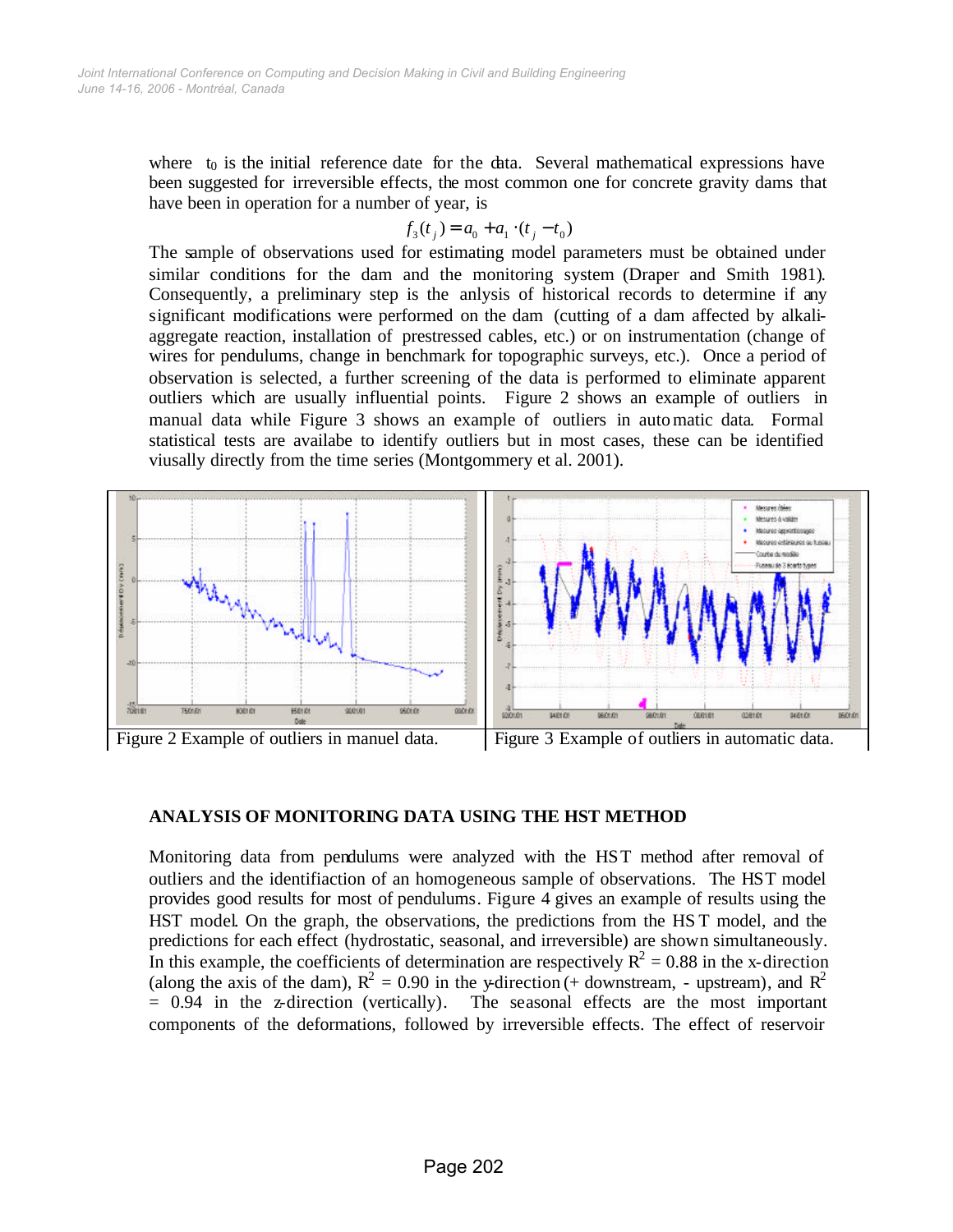

water level is relatively small and does not appear to be very important for this particular pendulum.

Figure 4 An Example of H-S-T Model Analysis Results.

#### **FREQUENCY OF READINGS AND LENGTH OF RECORDS**

The analysis of the performance of the HST model was performed in two steps. First, simulation was used to evaluate the performance of the model as a function of the frequency of readings and the total observation period. Second, the actual performance of the model was evaluated for different types of measurements and dams using a representative sample from several dams.

Simulations were performed with a simplified model that included the seasonal and irreversible displacement components. The hydrostatic effect is generally not as important for Hydro-Quebec dams since most are run-of-the-river dams. Only a few of the reservoir dams exhibit large seasonal variations of the water level. In these cases, part of the dam response to water level fluctuations are captured by the seasonal effect. The first series of simulations was performed for a seasonal component without irreversible displacements. The simulations were performed for a period of 40 years and unit amplitude for the seasonal variation. The period of 40 years was selected since it represents the maximum record length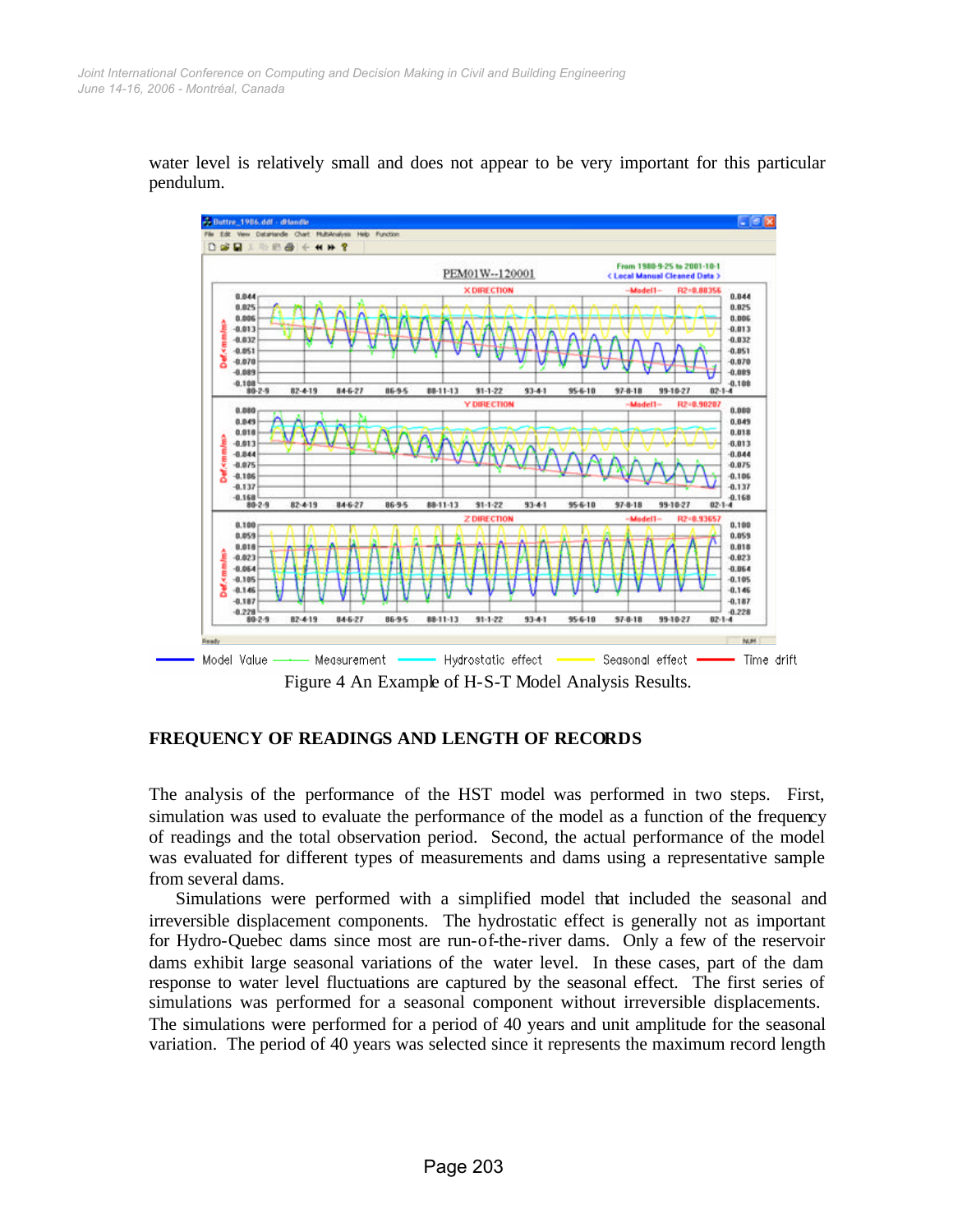for the monitoring data base on dams. Noise was added to the signal to represent the influence of short term variations in air temperature, measurements uncertainty and other effects not captured by the HST model. The noise level is modeled as a normally distributed random variable with zero mean and a standard deviation defined as a specified percentage of the amplitude of the base signal. Each run consists of 1000 simulations of a daily record over a 40 years period. Samples are obtained from each simulation using a given sampling rate, sampling strategy and length of record, and model parameters are estimated and compiled. Mean values and 90% confidence intervals are obtained for each of the model parameters as well as for the coefficient of determination.

Results for the simulation are discussed for the analysis of global displacements. These are measured using either topographical surveys or pendulums (inverted or simple). Surveying data is obtained at frequencies that may vary from once every two years to up to once a month. The higher frequencies are usually during the first fill-up of the reservoir and the lower frequencies are usually for older dams. Sampling frequencies on pendulums are higher and may vary from 4 to 12 per year for manual data, and to daily readings in the case of automated devices. Simulations were performed for frequencies varying between 1 to 12 per year. Higher frequencies were investigated and showed that there was no significant gain in the accuracy of the models for frequencies greater than 12 per year. This conclusion applies to global displacements and may not be valid for other types of measurements that are exhibit high short term variability.

For low sampling frequencies  $(= 2)$ , the timing at which readings are obtained is critical for the coefficient of determination. The coefficient of determination can be significantly affected by the time of the first reading for a sampling frequency of twice a year. The simulations indicate that the seasonal model can be estimated accurately as long as the observations correspond to the region close to the maximum and minimum seasonal values. In this simulation, the neutral point corresponds to a sampling date of 0 and the maximum at a sampling date of 90. In this case, high coefficients of determination can be obtained with observations within 60 days of seasonal highs and lows. Note that these cases correspond to sampling schemes that are repeated at the same dates every year, and that the coefficient of determination is for predictions at the same dates. The errors of predictions for observations away from the sampling periods can be quite large. For these reasons, the better practice in structural monitoring is to obtain observations under similar seasonal conditions. Given the proper sampling scheme, Figures 5 and 6 indicate that high coefficients of determination can be obtained with relatively small samples (> 30 observations) for the seasonal model.

For displacements that are dominated by irreversible displacements, Figure 7 indicates that for sampling rates as low as two observations per year, high coefficients of determination can be achieved irrespective of the date of sampling when the rate of irreversible displacements and the length of the record combine such that the seasonal component of the displacements become less significant. A sampling scheme at the peaks of the seasonal displacements can be used to estimate both the seasonal and irreversible components of displacements while a sampling scheme at the neutral point can be used to estimate only the irreversible component of displacements. Consequently, the importance of sampling rates and sample size decrease with the rate of irreversible displacements as well as with the length of the period of observation. For structures that are severely affected by the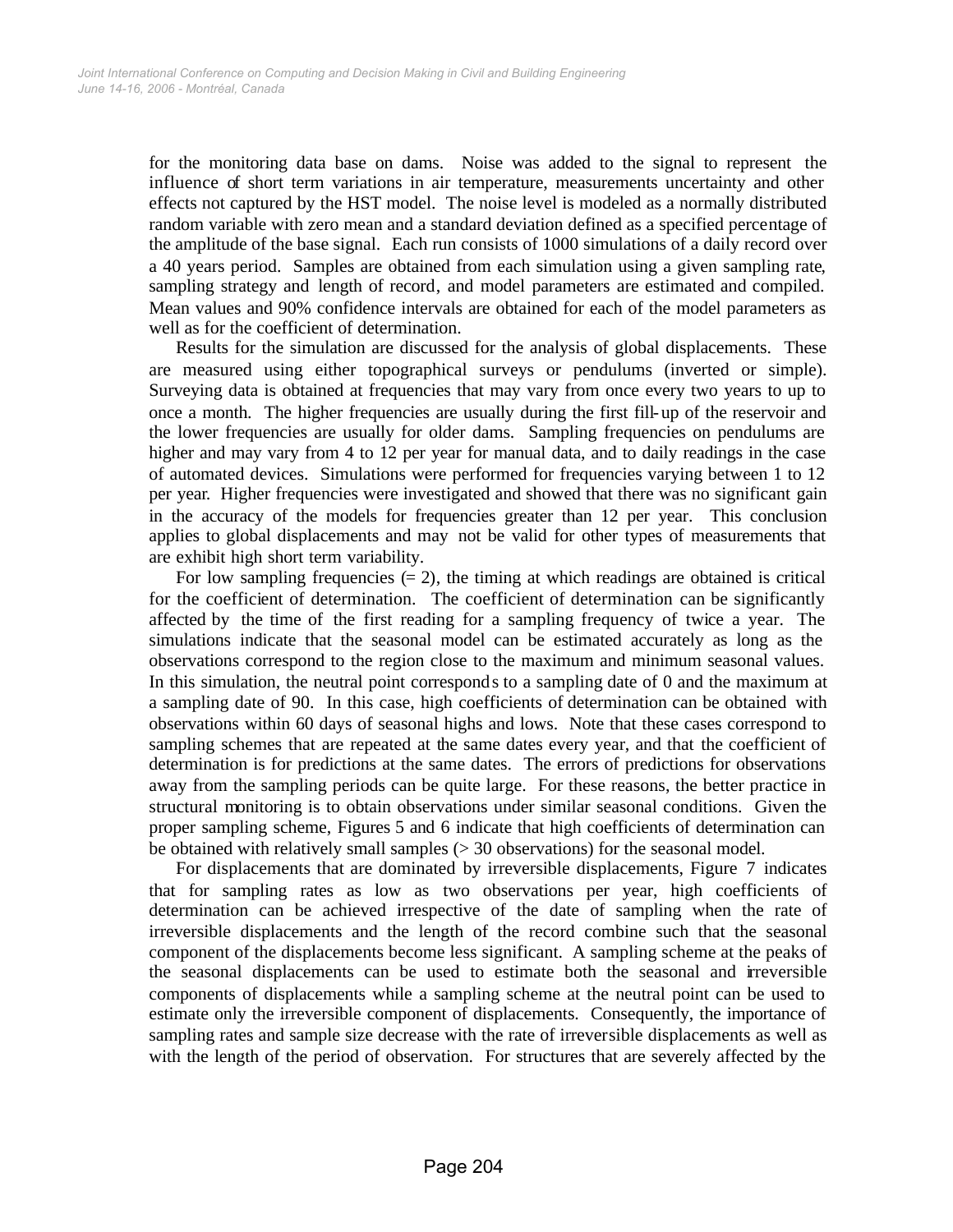alkali-aggregate reaction, the dominant component of long term displacements becomes linear, and seasonal as well as hydrostatic components become less significant for predicting the overall behavior of the structure (Figure 7).



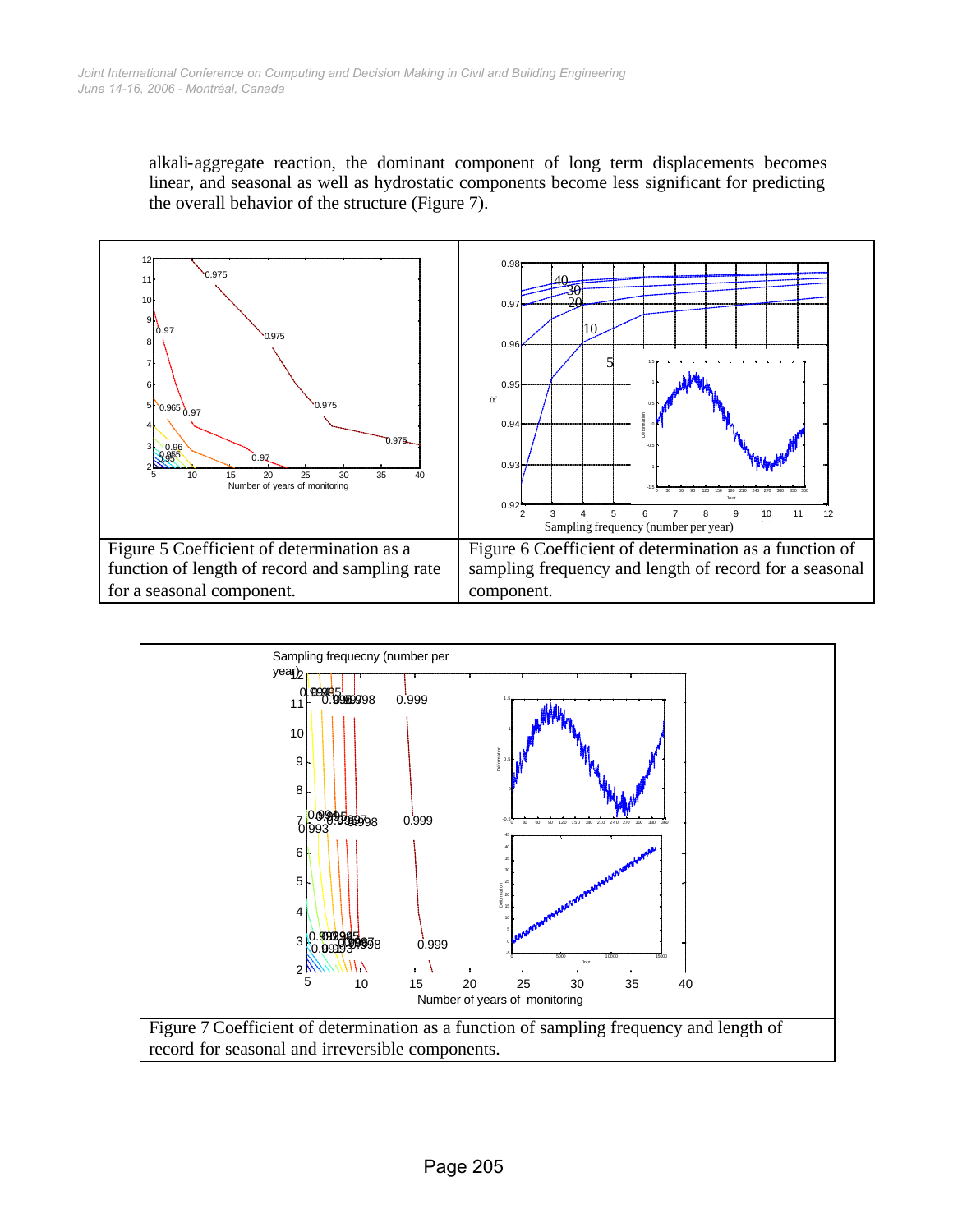The HST model was evaluated for a large sample of pendulums and topographical surveys. Figure 8 shows the scatter plot of the sampling frequency and length of record for pendulums which exhibits a very wide range of samples. Typically, the sampling frequency varies during the service life of a dam. Sampling rates are high initially during first filling of the reservoir and decrease with the number of years of service life. The effect of varying sampling rates does not affect the coefficient of determination. High initial sampling rates are beneficial to establish as early as possible the seasonal and hydrostatic dependency of the structural response. Both of these dependencies are usually linear and reversible. Lower sampling rates after several years of operation are acceptable for structures that do not exhibit significant deterioration and are sufficient to monitor the rate of irreversible displacements. The histogram for the coefficient of determination for the sample indicates that a very large proportion of the pendulums are very well represented by the HST model. The cases where low coefficients of determination were obtained are mainly associated with instruments that exhibit erratic measurements due to instrumentation malfunctions. Low coefficients of determination are also associated with instruments that are affected by short term variations in air temperatures that cannot be modeled with the seasonal effect.

The HST model was also investigated for its application to local displacements, infiltrations and pressure. However, these measurements are subject to nonlinear behavior and cannot be modeled accurately with the HST model. For these instruments, length of record and sampling frequency has to be higher in order to estimate accurately the nonlinear components of these models (Chouinard et al. 1995). Preliminary results also indicate that nonlinear structural responses are often functionally related. For this reason, multivariate statistical analysis procedures are better suited as prediction models. High sampling rates can be beneficial for those cases in order to capture transition points in behavior and to develop accurate multivariate models.